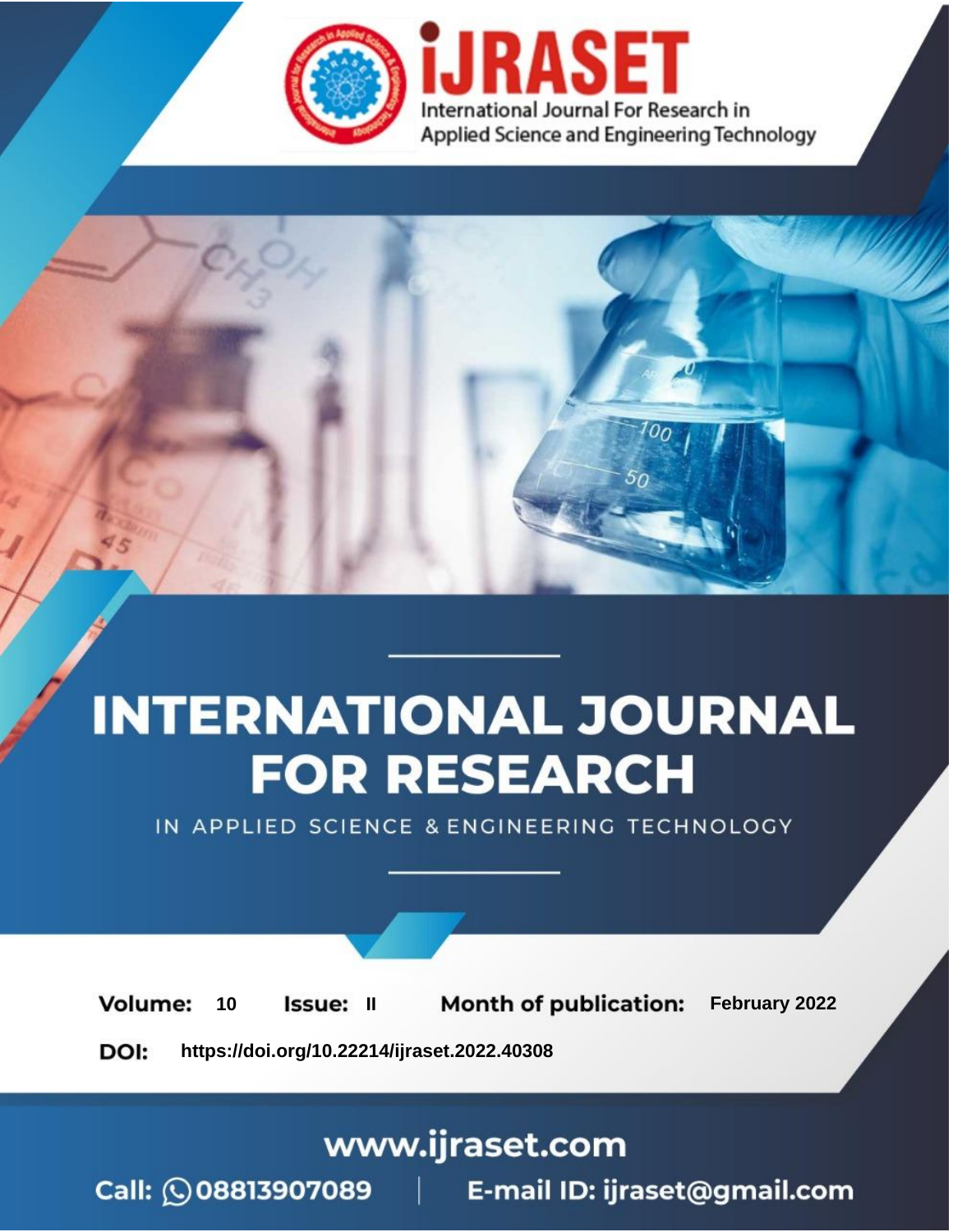

International Journal for Research in Applied Science & Engineering Technology (IJRASET**)**

 *ISSN: 2321-9653; IC Value: 45.98; SJ Impact Factor: 7.538 Volume 10 Issue II Feb 2022- Available at www.ijraset.com*

### **Artificial Intelligence in Agriculture**

Kunal Girdhar Patel<sup>1</sup>, Mittal Sanjay Patil<sup>2</sup> *<sup>1</sup>College of Agriculture, Dhule <sup>2</sup>K.V Patel College of Agriculture, Shahada*

*Abstract: Agriculture Sector plays important role in economic sector. The artificial intelligence is main concern and the emerging subject all across world. And population increasing day by day and with the increasing demand employment and food is also increasing. Our traditional method which was used by the farmer were not sufficient enough to fulfill the requirements. Consequently, synthetic intelligence technique is added. This method supplied meals requirement and employment possibilities to many people. Artificial Intelligence in agriculture has added associate agriculture revolution. This generation has covered the crop yield from different factors like weather adjustments, populace increase, employment problems, and meals protection issues. This era includes crop yields caused by various factors such as climate change, population surge, employment issues, and food security issues. The main difficulty of the document is to verify the many artificial intelligence applications in agriculture, including irrigation, weeding and spraying integrated with sensors and other tools used in robots and drones. These technologies can save extra water, the use of pesticides and herbicides, maintain soil fertility, and also help to effectively use manpower, increase productivity, and improve service quality. Implementation of automation in agriculture, the weeding structures thru robots and drones. The diverse soil water sensing techniques are mentioned together with computerized weeding techniques. The implementation of drones is mentioned, the diverse techniques utilized by drones for spraying and crop-tracking is likewise mentioned on this paper*

*Keywords: Image recognition, cognitive science, deep learning, sematic analysis, Neural network*

#### **I. INTRODUCTION**

Artificial intelligence relies on the principle that human intelligence may be outlined in an exceedingly approach that a machine will simply mimic it and execute tasks, from the best to those who are even a lot of complexes. The goals of computer science embrace learning, reasoning, and perception.AI is creating a large impact altogether domains of the business. each industry trying to automatize sure jobs through the utilization of intelligent machinery. Agriculture and farming are one in all the oldest and most significant professions within the world. It plays a crucial role in the economic sector. Worldwide, agriculture may be a \$5 trillion industry. The global population is anticipated to achieve quite 9 billion by 2050 which can need a rise in agricultural production by 70% to meet the demand. because the world population is increasing thanks to that land water and resources changing into short to continue the demand-supply chain. So, we'd like a wiser approach and become a lot of economical concerning however we have a tendency to farm and might be most productive As the sector populace keeps to develop and land will become extra scarce, human beings want to get innovative and end up extra green approximately how agriculture is done. This could require using much less land to supply extra plants and growing productiveness and yield. Moreover, Indian agriculture faces more than one challenges like excessive dependence on monsoon, useful resource intensiveness – heavy use of resources (water, inorganic fertilizers and pesticides), degradation of land and lack of soil fertility, and occasional in keeping with hectare yield, amongst others. In this context, Artificial Intelligence (AI) can play a catalytic position in enhancing crop yield from different factors just like the weather changes, populace growth, employment troubles and meals protection problems. Artificial Intelligence is one of the key regions of studies in laptop technology due to its fast technological development and great vicinity of applications. One of the fundamental regions in which the presence of AI is extraordinarily vital is agriculture. Agriculture is normally a number one profession which takes plenty of tough paintings, perseverance, endurance with low profits and uncomfortable way of life. Farmer's paintings very tough to develop appropriate vegetation which takes plenty of time and consequently they're pressured to simply accept agriculture as their fundamental supply of profits however due to low profits and sometimes no benefit from land because of climate situations or shortage of resources, farmers must face loss and declination in monetary situations which in the end bring about suicide because of depression. The fundamental purpose for the identical hassle is failing in selecting a right secondary profession because of extra time intake and drainage of energy. AI in agriculture will allocate in solving those practical troubles through lowering time intake and almost null tough paintings.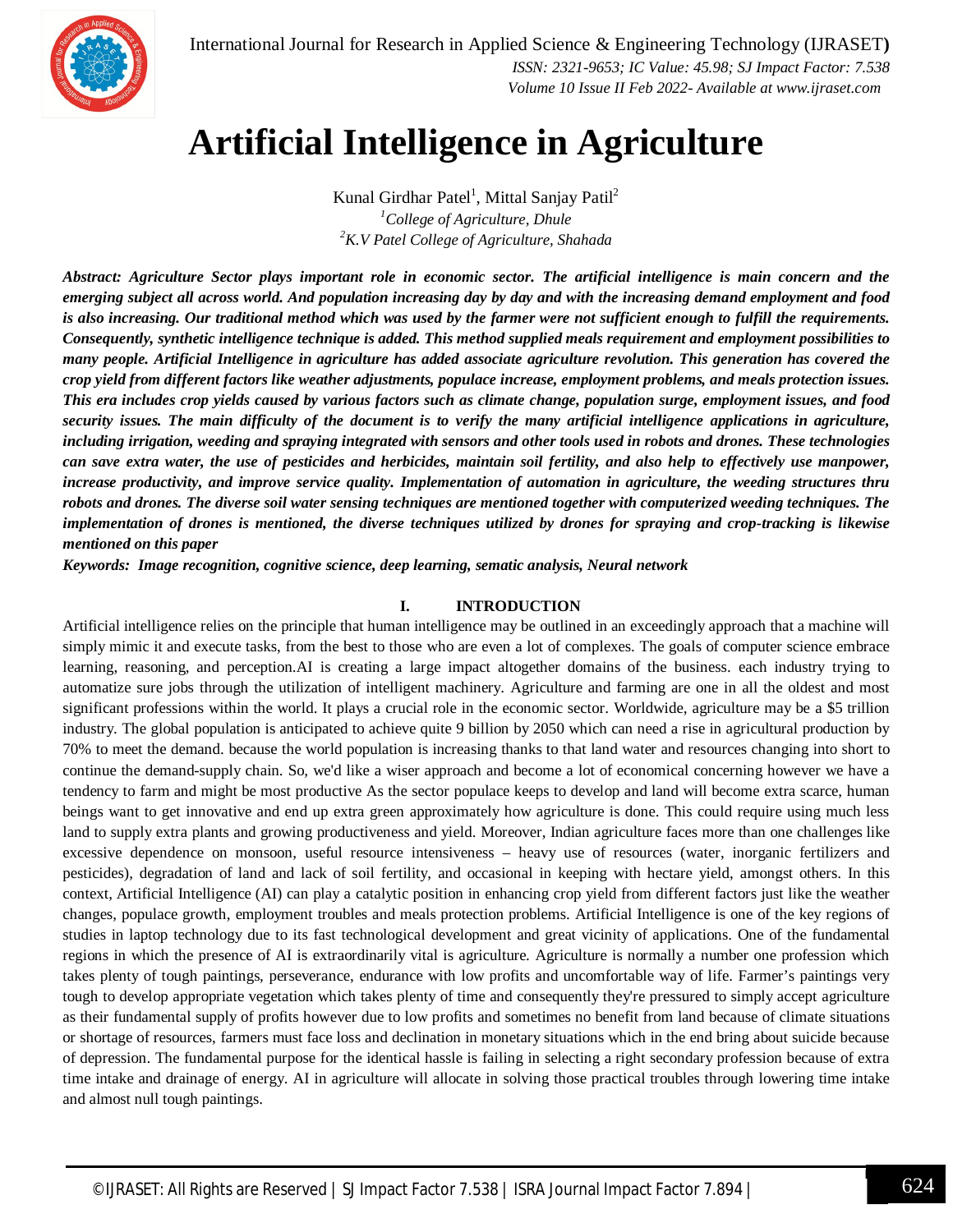

#### International Journal for Research in Applied Science & Engineering Technology (IJRASET**)**

 *ISSN: 2321-9653; IC Value: 45.98; SJ Impact Factor: 7.538 Volume 10 Issue II Feb 2022- Available at www.ijraset.com*

Proper use of AI will definitely bring about higher yield with uniform plantation and right increase of vegetation ensuing in higher way of life for farmers.AI in agriculture will assist farmers to plot a secondary direction for profits on the way to assist them to reinforce their moral warding off depressions and suicides. With a purpose of increasing domination of AI in agriculture. Artificial intelligence (AI) can be operated in an interdisciplinary manner and will also cause a paradigm shift in our current agricultural concepts. The responsiveness of artificial intelligence no longer allows farmers to do more with less money, it also helps farmers accumulate more crops. This is consistent with the increasing use of excessive technical equipment (including education, hospitals and even management) in normal life. Artificial insemination with low pollution and clean farming should make the agricultural field better. With the help of artificial intelligence, various agricultural problems can be solved in a short period of time. Various strategies are used in artificial intelligence, such as B. Improving pleasant harvests and introducing agricultural indoor plants to increase productivity. There are many programs AI can really help farmers gain agricultural intelligence by improving crop quality and accuracy. AI sensor targets can detect weeds and discover plant diseases and insect pests. Work problems, because we know that there are far fewer people working in this industry, and farmers are struggling due to manpower shortages and fewer workers. The strategy for this is agricultural robots that cooperate with farmers. The robot collects large and faster plants. In the Blue River era, there was an agricultural robot that could be used to control weeds. CROO Robotics has brought gains. Robotics increase the number of robots farmers can vote and increase the percentage of harvest. As a satellite diagnostic evaluation to predict the weather and resilience of crops; if they knew about climate change before, this would be a real help to farmers. Self-propelled tractors are one of the AI strategies because they work without the tractor itself, minus many photos of farmers. An interesting technology worth mentioning is Farmer's Alexa, which allows you to communicate with your chatbot and your parents. The spraying method allows aerial spray farmers to use drones to work five times faster than traditional equipment. One of the smart programs built into agricultural artificial intelligence is the agricultural calculator, which enables farmers to select suitable crops and calculate their prices at a lower cost. There are many other programs out there, but the problem is that they consist of expensive and complicated manuals. Simply put, we can say that the use of AI in agriculture can make farmers all over the world work more efficiently.

#### **II. IMPORTANCE OF ARTIFICIAL INTELLIGENCE IN AGRICULTURE**

Artificial Intelligence (AI) can be executed cross disciplinary and it could moreover deliver a paradigm shift in how we see farming today. AI-powered solutions will now not best enable farmers to do greater with tons much less, but it will moreover help farmers to gather greater yield, as steady with the developing utilization of immoderate tech machineries in well-known life, along with education, hospitals or maybe governance. Agriculture is the most reverberated of all, as artificial intelligence is focused on easiness and smart working. Agricultural fields have to be higher with AI on low costs and smooth processing. Through Artificial Intelligence various agriculture issues are controlled in brief interval of time. In Artificial intelligence various techniques like decorate harvesting satisfactory, introduce indoor farming for better production rate of flora. There are many packages of AI as a way to genuinely help farmers along with Analyze farm statistics with the useful resource of the usage of improving satisfactory and accuracy of flora, with the help of AI sensor purpose weeds can be detected, and moreover it can stumble upon ailments in flora, pests etc.AI tackles with labour challenges, As we comprehend tons much less human beings are moving into this profession, therefore farmers are handling issues of a team of workers shortage, tons much less manpower so method to this is agriculture bots as a way to art work alongside aspect farmers. This bot's harvest flora at higher amount and faster too. There is agricultural robot which is probably applied in blue river generation for controlling weeds. Harvest CROO Robotics which leads to crop harvesting, Robotics had boomed a robot for farmers as a way to select and % the crop. AI moreover does diagnostic assessment like Satellites for Weather Prediction and Crop Sustainability; this may really help farmers withinside the occasion that they previously have idea of weather changes. Driverless Tractors one of the AI techniques as it operates without presence of human withinside the tractor itself it'll reduce a terrific deal art work of farmers. One of the interesting eras that need to be highlighted is Farmer's Alexa as a way to be able to speak with farmer same like chatbots to discern out difficult issues. Crop spraying technique moreover permits farmers with the useful resource of the usage of aerial spraying is five times faster with drones than traditional machinery. One of the smart packages is delivered in AI for farming is agri-ECalculator which permits which permits farmer for choosing suitable and less costly flora, it calculates its price. There are many greater packages available in market but problem is it includes immoderate cost, difficult manual. In simple terms we are able to say that, the use of AI in Agriculture is allowing farmers international to run greater efficiently.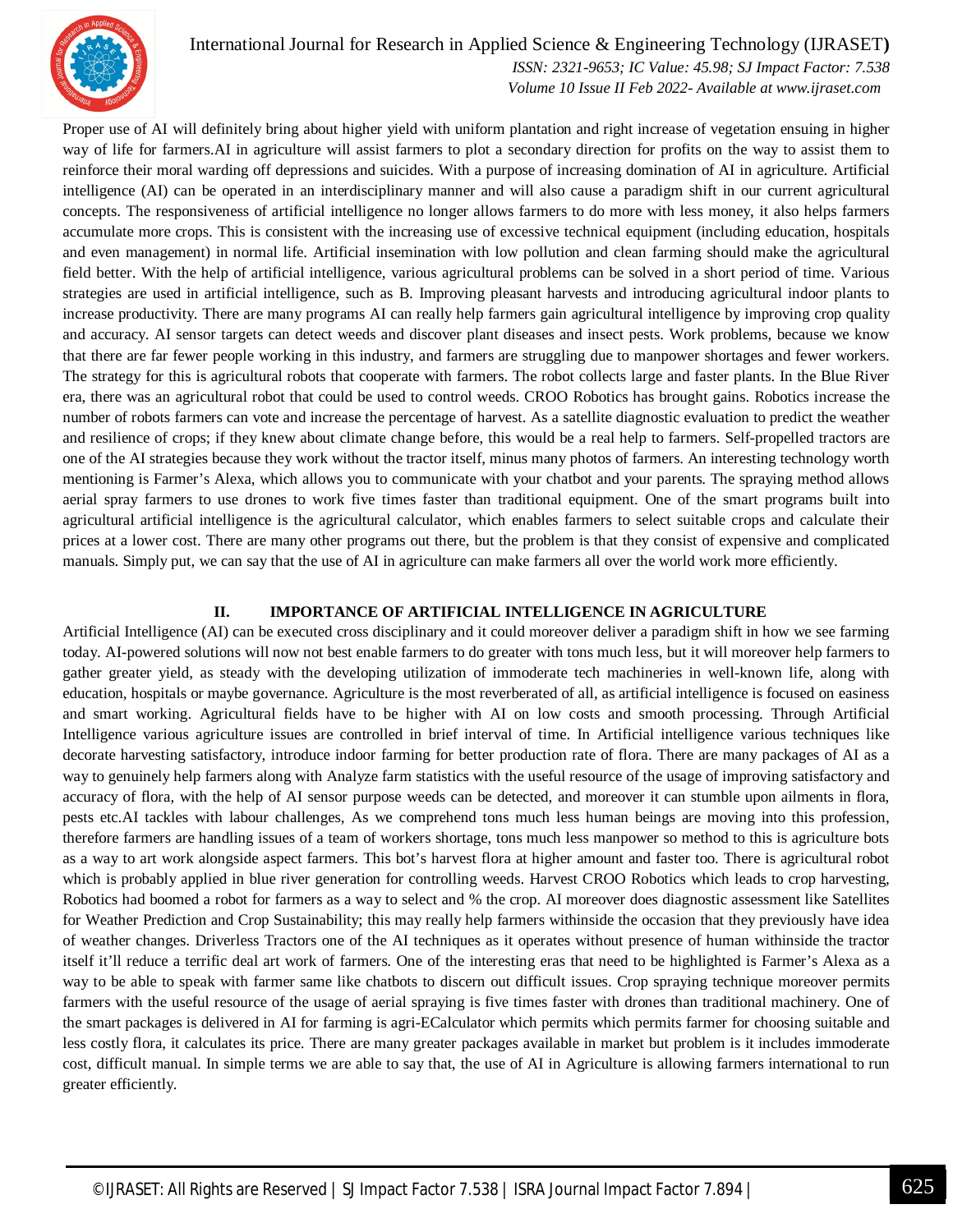

International Journal for Research in Applied Science & Engineering Technology (IJRASET**)**

 *ISSN: 2321-9653; IC Value: 45.98; SJ Impact Factor: 7.538 Volume 10 Issue II Feb 2022- Available at www.ijraset.com*



Fig. 1. Advantage of implementing AI in Agriculture

- *1) Agricultural Robotics:* AI groups are growing robots that may without difficulty carry out a couple of obligations in farming fields. This form of robotic is skilled to manipulate weeds and harvest vegetation at a quicker tempo with better volumes as compared to humans. These forms of robots are skilled to test the exceptional of vegetation and come across weed with selecting and packing of vegetation on the identical time. These robots also are successful to combat with demanding situations confronted via way of means of agricultural pressure labour.
- *2) Identification of Optimal Mix for Agronomic Products:* Based on various parameters such as soil quality, weather forecast, seed type and infestation in a given area, cognitive solutions provide farmers with recommendations for the best hybrid crops and seeds. According to the requirements of the enterprise, the proposal can be further modified. , Local conditions and past successful agricultural records. You can also consider external factors, such as market trends, prices, or consumer demand, so that farmers can make informed decisions.
- *3) Disease Detection:* Pre-processing of picture make sure the leaf photographs are segmented into regions like background, nondiseased element and diseased element. The diseased element is then cropped and sends to faraway labs for in addition diagnosis. It additionally enables in pest identification, nutrient deficiency reputation and more.
- *4) Crop Readiness Identification:* Images of various plants beneath Neath white/UV-A light is captured to decide how ripe the inexperienced end result is. Farmers can create one-of-a-kind ranges of readiness primarily based totally at the crop/fruit class and upload them into separate stacks earlier than sending them to the market.
- *5) Field Management:* Using high-definition photographs from airborne systems (drone or copters), real-time estimates may be made throughout cultivation period via way of means of developing a area map and figuring out regions in which plants require water, fertilizer or pesticides. This enables in aid optimization to a big extent.
- *6) Health Tracking of Vegetation:* Remote sensing strategies alongside hyper spectral imaging and 3d laser scanning are crucial to construct crop metrics across hundreds of acres. It has the capacity to usher in a progressive alternate in phrases of ways farmlands are monitored with the aid of using farmers each from time and effort perspective. This generation may also be used to screen vegetation alongside their entire lifecycle which includes record era in case of anomalies.
- *7) Automation Strategies in Irrigation and Allowing Farmers:* In phrases of human extensive strategies in farming, irrigation is one such process. Machines educated on ancient Climate pattern, soil pleasant and form of vegetation to be grown, can automate irrigation and boom universal yield. With near 70% of the world's sparkling water being used in irrigation, automation can assist farmers higher manipulate their water problems.

#### **III. SCOPE OF AI IN THE AGRICULTURE**

Worldwide, agriculture is a \$five trillion industry, and AI technology can assist to yield more healthy crops, manage pests, screen soil and developing conditions, prepare information for farmers, assist with the workload, and enhance a extensive variety of agriculture-associated responsibilities withinside the complete meals deliver chain. opportunity for High Growth Globally, AI programs in agriculture reached a valuation of almost \$ 1 billion in 2019 and that is predicted to develop to almost \$eight billion through 2030, a almost 25% growth.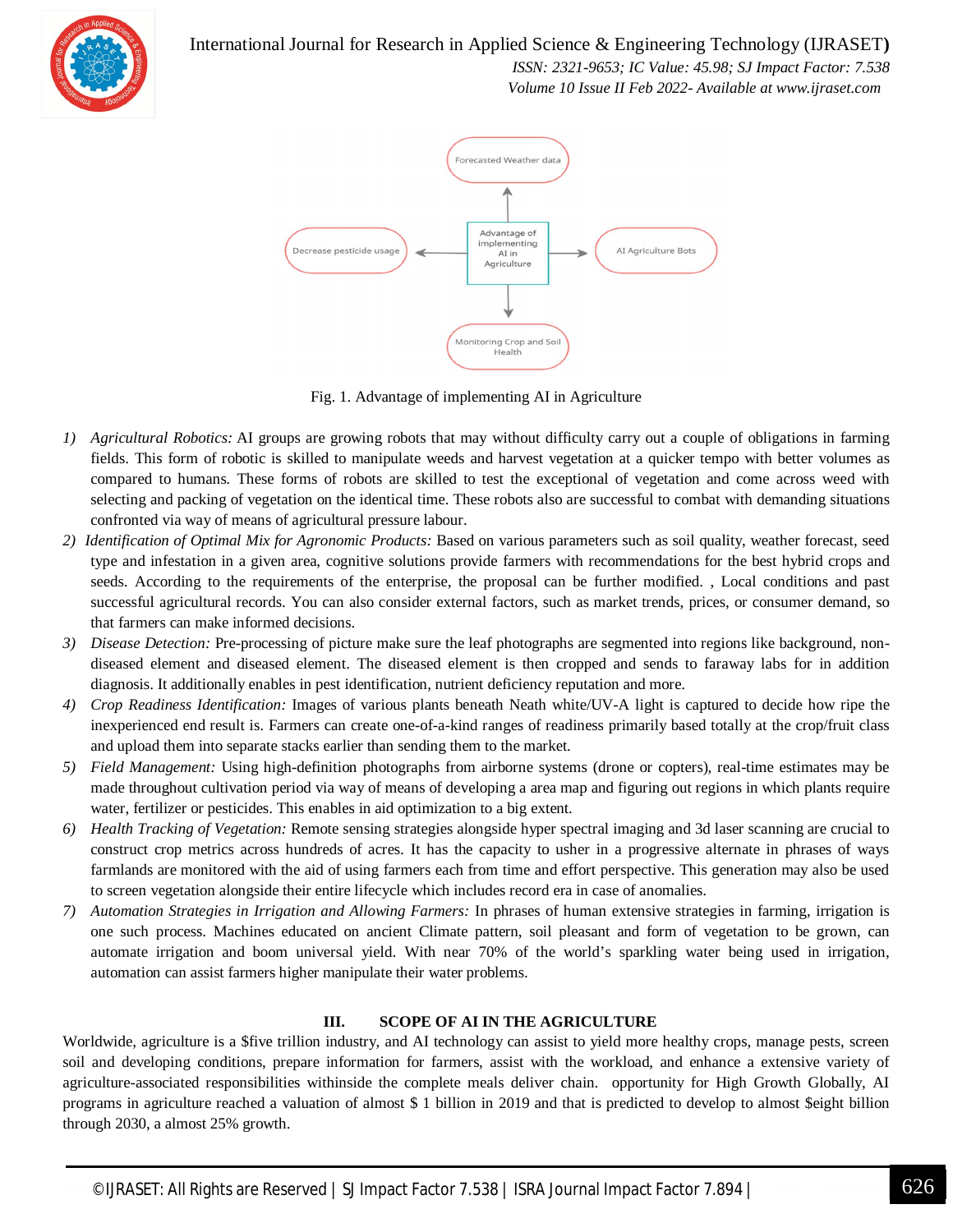

International Journal for Research in Applied Science & Engineering Technology (IJRASET**)**  *ISSN: 2321-9653; IC Value: 45.98; SJ Impact Factor: 7.538 Volume 10 Issue II Feb 2022- Available at www.ijraset.com*

However, on this scenario, the Indian Agri-tech market, currently valued at \$204 million, has reached simply 1% of its predicted capacity of \$ 24 billion. Huge Agricultural Data Resource due to the range of its soil types, weather and topography, India presents a first-rate possibility for the information scientists and AI specialists to expand nation of the artwork AI gear and answers for agriculture. Indian farms and farmers offer great and wealthy information to assist create AI answers for now no longer simply the United States however the global at large. And that is one of the elements that makes the possibility for AI in Indian agriculture unparalleled.

#### **IV. CONCLUSION**

Artificial intelligence in agriculture can not only help farmers realize agricultural automation, but also switch to accurate harvesting methods, so as to obtain higher yields and higher quality with fewer resources. In the future, the production of unmanned aircraft and self-driving cars will achieve technological advances, and there will be more useful applications in this field, and help the world solve the food production problems brought about by population growth.

#### **REFERENCES**

- [1] Figueredo, A. J. and Wolf, P. S. A. (2009). Assortative pairing and life history strategy -a cross-cultural study. Human Nature, 20:317–330.
- [2] Tanha Talaviya, Dhara Shah, Nivedita Patel, Hiteshri Yagnik, Manan Shah, Implementation of artificial intelligence in agriculture for optimisation of irrigation and application of pesticides and herbicides,Artificial Intelligence in Agriculture,Volume 4,2020
- [3] Muangprathub, Jirapond & Boonnam, Nathaphon & Kajornkasirat, Siriwan & Lekbangpong, Narongsak & Wanichsombat, Apirat & Nillaor, Pichetwut. (2019). IoT and agriculture data analysis for smart farm. Computers and Electronics in Agriculture. 156. 467-474. 10.1016/j.compag.2018.12.011.
- [4] Gray, Leslie & Morant, Philippe. (2003). Reconciling indigenous knowledge with scientific assessment of soil fertility changes in southwestern Burkina Faso. Geoderma. 111. 425-437. 10.1016/S0016-7061(02)00275-6.
- [5] Vijai Singh, Namita Sharma, Shikha Singh,A review of imaging techniques for plant disease detection,Artificial Intelligence in Agriculture,Volume 4,2020
- [6] Vijayanand, Chinnusamy. (2018). Artificial Intelligence (AI) in Agriculture. International Journal of Current Microbiology and Applied Sciences. 7. 2122- 2128. 10.20546/ijcmas.2018.712.241
- [7] Das, Swarup & Ghosh, Indrajit & Banerjee, Gouravmoy & Sarkar, Uditendu. (2018). Artificial Intelligence in Agriculture: A Literature Survey.
- [8] Bhatta, Niraj & Natarajan, Thangadurai. (2019). Utilization of IOT and AI for Agriculture. International Journal of Advanced Technology and Engineering Exploration. Volume-8. ISSN: 2249-8958.
- [9] Hasan, Md Jahid & Mahbub, Shamim & Alom, Md. Shahin & Nasim, Md. (2019). Rice Disease Identification and Classification by Integrating Support Vector Machine With Deep Convolutional Neural Network. 1-6. 10.1109/ICASERT.2019.8934568.
- [10] N. N. Misra, Y. Dixit, A. Al-Mallahi, M. S. Bhullar, R. Upadhyay and A. Martynenko, "IoT, big data and artificial intelligence in agriculture and food industry," in IEEE Internet of Things Journal, doi: 10.1109/JIOT.2020.2998584.
- [11] P. Srinivasulu, M. S. Babu, R. Venkat and K. Rajesh, "Cloud service oriented architecture (CSoA) for agriculture through internet of things (IoT) and big data," 2017 IEEE International Conference on Electrical, Instrumentation and Communication Engineering (ICEICE), 2017, pp. 1-6, doi: 10.1109/ICEICE.2017.8191906.